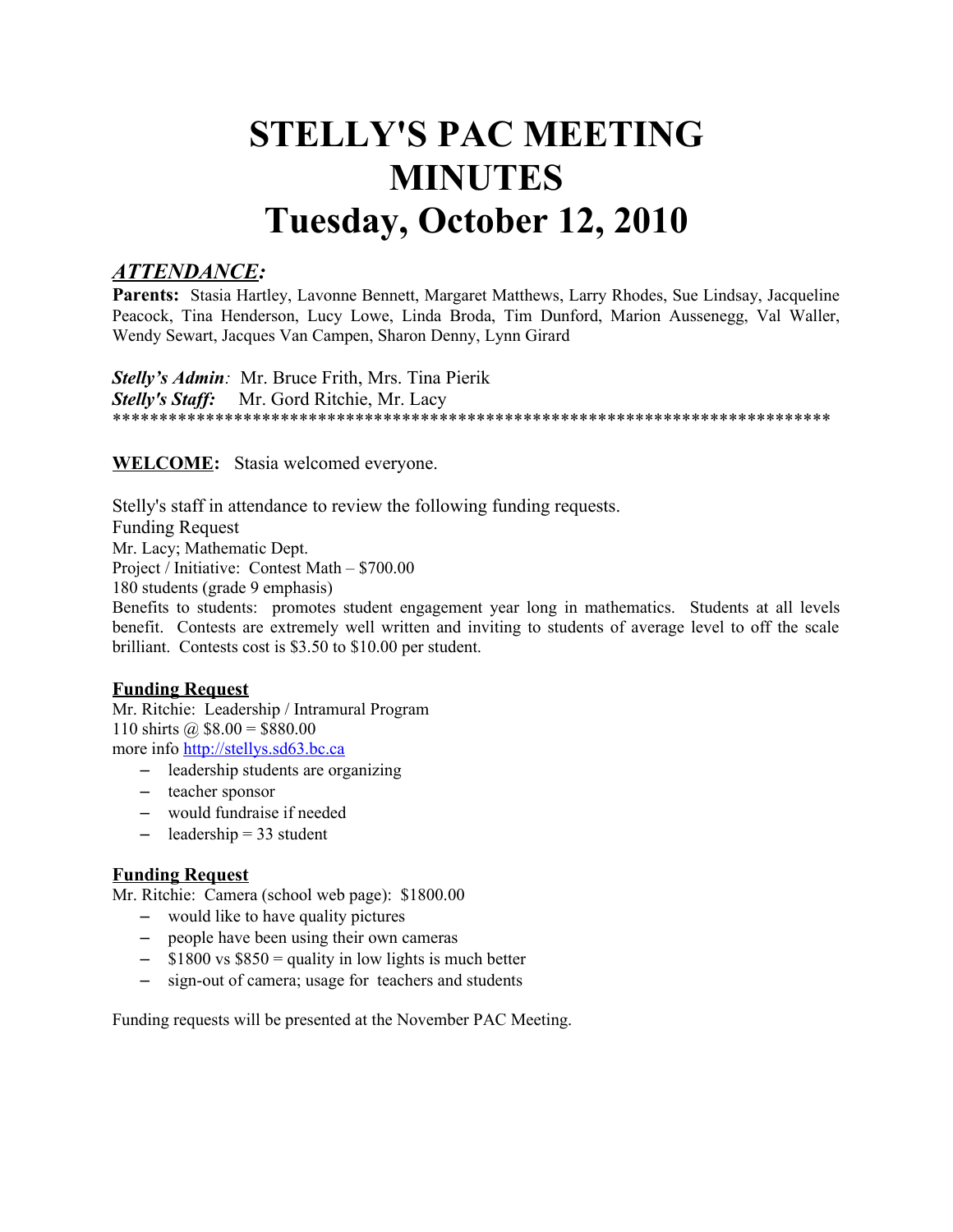## **CORRESPONDENCE: Stasia reviewed**

- $\vee$  Sea Cadets; email info about program
- $\vee$  U-Vic Program; Continuing Studies / Parents
- $\vee$  Costco; November 2021 fundraiser bring a friend to register
- $\vee$  Responsible & Problem Gambling Program
- $\triangleright$  Donation from Linda Hunter; Book = 'An Unforgetable After-Grad'

# **ADOPTION OF MEETING MINUTES: September 2009 (Sue Lindsay)**

Reviewed September PAC Meeting Minutes

Changes = Add Marion Aussenegg's name to attendance list and correct spelling of Chilli to Chile

Motion to Adopt September 2010 PAC Meeting Minutes (with corrections)

- o FIRST Lucy Lowe
- o SECONDED Marion Aussenegg
- o PASSED

# **REPORT OF OFFICERS:**

## **Administration; Bruce Frith**

- $\checkmark$  Introduction of Stelly's Vice Principal, Tina Pierik
- $\checkmark$  Successes: Terry Fox Run; all participated
- $\vee$  Report Card change in place
	- provincial network
	- report card; simple format
	- staff only indicating work habits
	- no longer; courtesy and conduct
	- indicate from 3 comments
	- free hand comments for son or daughter (255 characters)
	- includes number of lates
- ✔ Smart Program offerred Tuesday and Thursday's after school; Library
	- 2 staff members support and community volunteers
		- help offerred in Math and English
- $\vee$  Universities / Colleges visited Stelly's. Folders / brochures distributed to students who attended. Claremont students joined in
- $\checkmark$  Gym / Fields / Pool / Elk Lake busy with different events; 14 different clubs; great testiment to staff. Students find a sense of belonging
- $\vee$  Upcoming Events;
	- 1st Outdoor Movie Night was offerred in September
	- Intramural Handball
	- Halloween week; many activities
- $\vee$  Local Conference; Oct. 21, 22 First Nations students and staff members attending
- $\checkmark$  Friday, Oct. 15 'We Day'
- $\triangleright$  Parent Teacher Interviews;
	- Fairly significant clerical cost; won't involve clerical time

Teachers will endeavor to send email or phone call if they need to connect with parents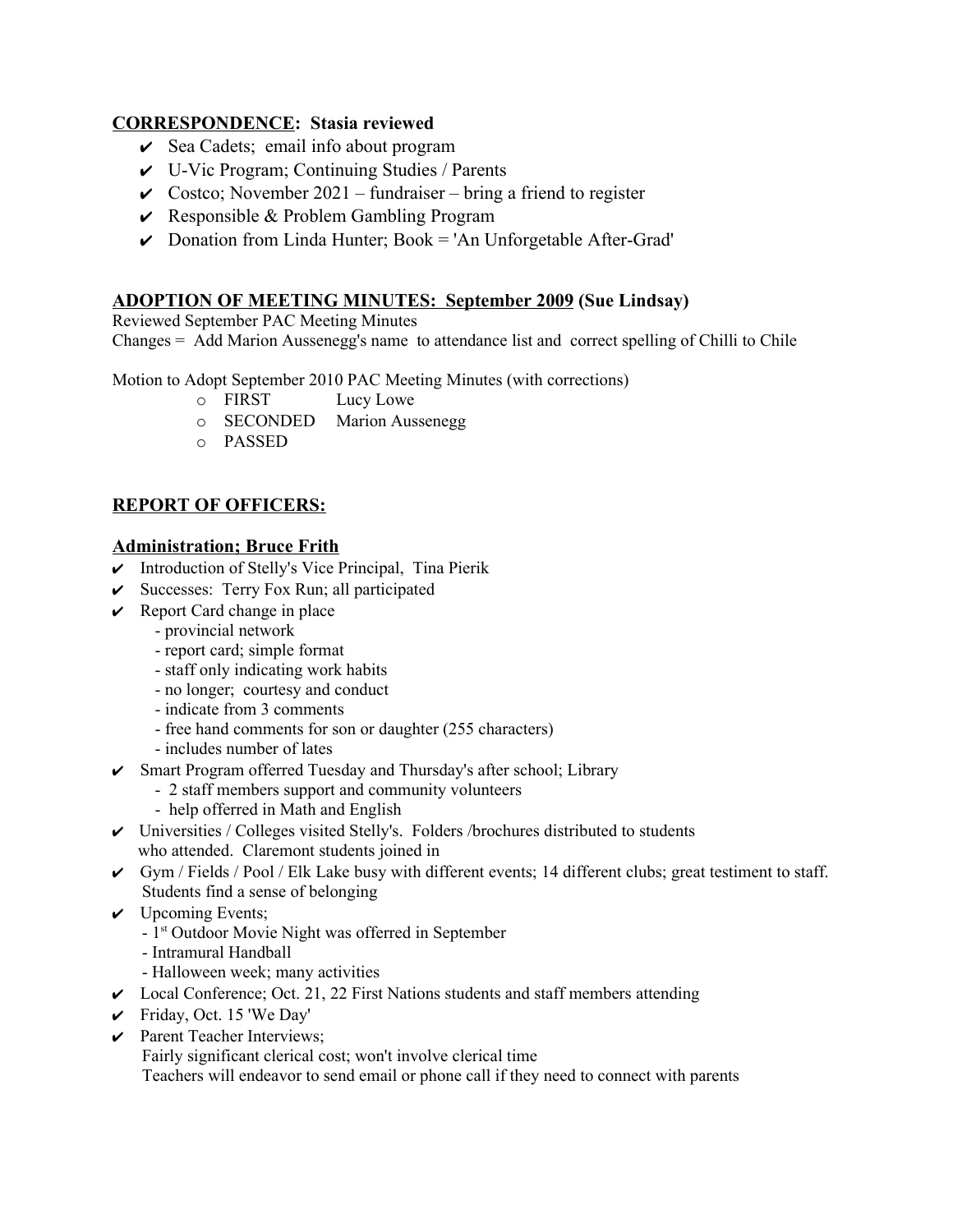# **REPORT OF OFFICERS (Cont'd.)**

## **Administration; Tina Pierik**

- $\vee$  Grade 9 Program
	- o English, Socials, Math, Science (year long approach); not called linear
	- o Goal get kids connected and excited
	- o Kids that are struggling; teachers can pick up quicker
	- o Tighter network
	- o Trying to build grade 9 teaching team
	- o Minimum 4 year period / now well connected
	- o Came out of research for graduation rate
- $\checkmark$  It's fun to be back at Stelly's

#### **Treasurer's Report; Sue Lindsay**

\$800.00 (Me to We Day) & \$400.00 (Kick the Nic) - Gaming \$200.00 (Immunization) – Regular

Motion for above change (funding requests were approved at Sept. 2010 meeting)

- FIRST Stasia Hartley
- SECONDED Tina Henderson
- PASSED

*Regular Account*; Total available funds = **\$2,671.73** *Gaming Account;* Total available funds = **\$22,107.41**

Motion to Adopt October 2010 Financial Report;

- o FIRST Sue Lindsay
- o SECONDED Jacqueline Peacock
- o PASSED

## **School Planning Council; Larry Rhodes**

 $\vee$  Met with Mr. Frith; Bill 33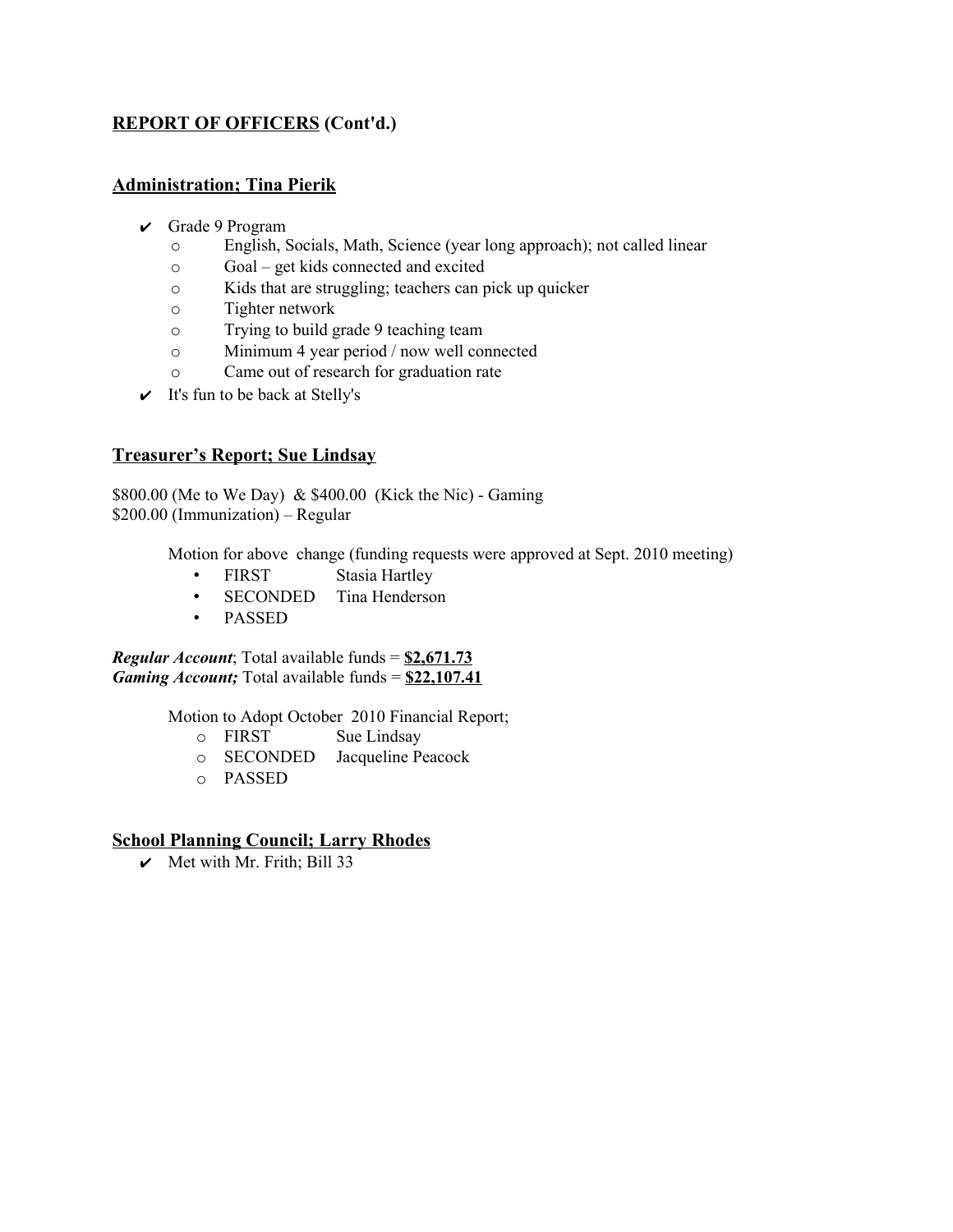# **REPORT OF OFFICERS (Cont'd.)**

## **COPACS Rep; Jacqueline Peacock**

- $\boldsymbol{\nu}$  Attended meeting last Thursday's
- o Executive:
	- Co-President Cathy Fountas
	- Co-President Victoria Martin
	- Vice-chair: Lavonne Bennett
	- Treasurer Neil Frelick
	- Secretary Martine Lunke
	- Board Committee Rep Barb Schultz
	- Board Committee Rep Sunny Schlaginwelt
	- Community Director Stasia Hartley
	- First Nations Liason Mary Anne Neal
	- Parent Education Director Laura Chambers

# **Stelly's; SPC Rep's for 2010 / 2011**

- $\mathcal V$  Larry Rhodes
- ✔ Jacque Van Campen
- $\checkmark$  Sharon Denny

# **President; Stasia Hartley**

- $\vee$  Off to a great start to the year
- ✔ COPAC's has elected a new executive to represent parents at the district level
- $\checkmark$  Will be adding a link on our parents page for the COPAC'S website. If parents have questions about Stelly's, just direct them to our website. Excellent resource for parents to stay connected and informed
- $\triangleright$  After Grad committee has elected their new exec and parents have come forward to chair the different committees
- ✔ Important Budget Meeting at November PAC meeting. Bring a freind; will be voting on some of the major on-going and new funding requests

# **REPORT OF COMMITTEE CHAIRS**

- Breakfast Club;
	- Michelle is committed; program had a delayed start but will be starting up
- **Volunteer Committee:**
	- Tina will have a full report for all people
- **Fundraising**
	- **Fresh Cup; cards distributed**
		- ➢\$3 per every lb of coffee sold
		- ➢spread the word
	- **Bottle Drive; After Grad**
		- $\geq$  Oct. 16<sup>th</sup> Rashleigh Farms